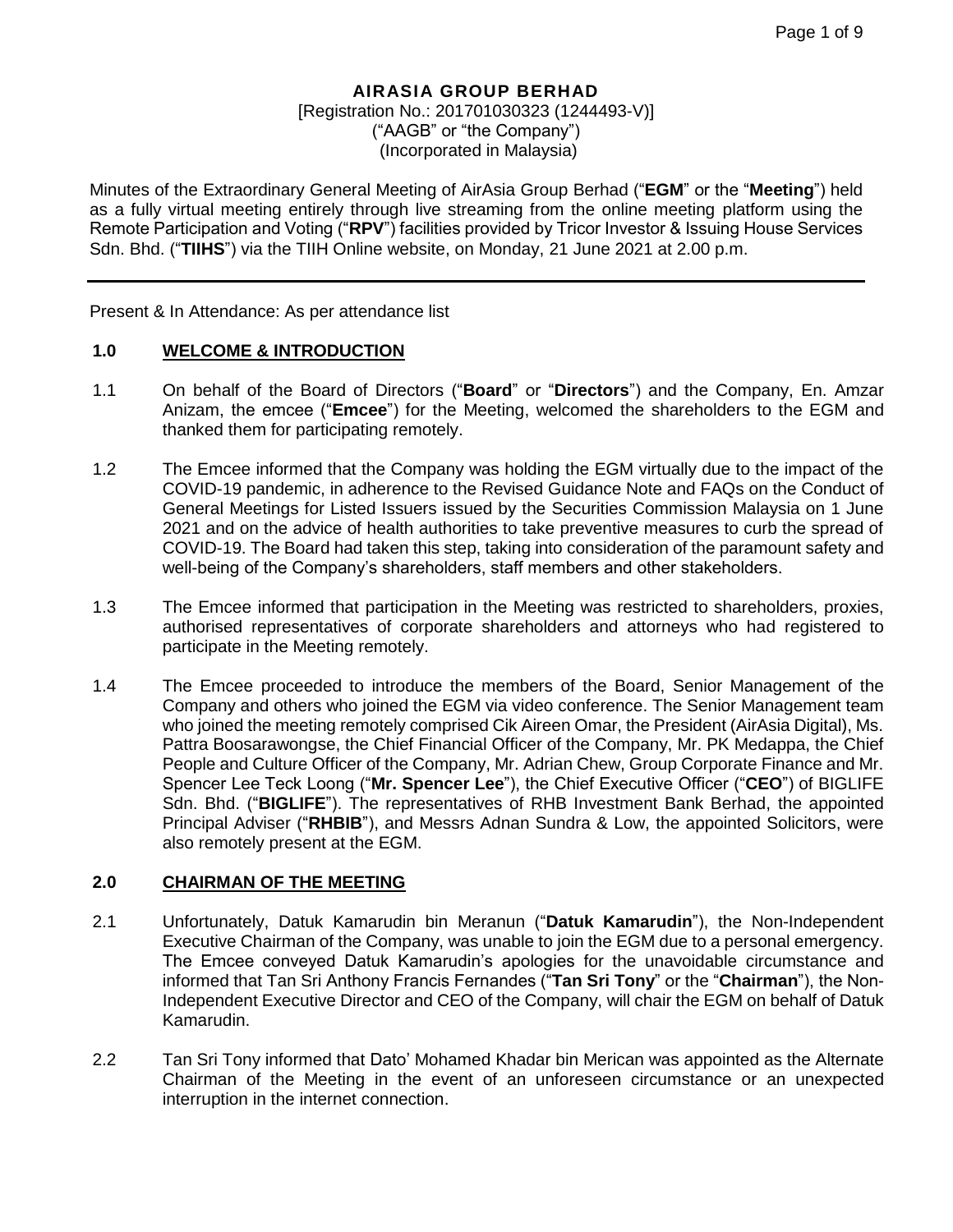2.3 With the requisite quorum being present, the Chairman called the Meeting to order at 2.10 p.m.

#### **3.0 NOTICE OF MEETING**

- 3.1 The notice convening the Meeting, having been advertised in the newspaper, circulated within the prescribed period and announced to Bursa Malaysia Securities Berhad ("**Bursa Malaysia**"), with the consent of the shareholders present, was taken as read.
- 3.2 Before proceeding with the Meeting agenda, the Chairman highlighted that pursuant to Paragraph 8.29A(1) of the Main Market Listing Requirements of Bursa Malaysia, all resolutions set out in the Notice of EGM dated 4 June 2020 would be put to vote by way of poll, and polling would be conducted electronically via the RPV facilities provided by TIIHS. The online voting was accessible for shareholders to vote any time from the commencement of the Meeting until such time that would be announced later in the Meeting. The Chairman informed that TIIHS was acting as poll administrator and the poll results would be verified by BDO Consulting Sdn. Bhd., the appointed Independent Scrutineers ("**Scrutineers**"). The resolutions tabled for voting were displayed on the screen.
- 3.3 The Chairman informed that the proceedings of the EGM would be according to the sequence in the agenda, which was to be followed by a questions and answers session. Shareholders were given the opportunity to ask questions or seek clarifications on each agenda item, which would be responded to during the Q&A session but repeated or similar questions would be answered once and if questions were particularly lengthy, it would be summarised for reasons of brevity. The responses to questions that were not addressed during the Q&A session due to time constraint would be e-mailed at the earliest possible, after the Meeting.
- 3.4 At this juncture, TIIHS presented a 3 minutes explanatory video on the RPV facilities and procedure(s) for remote voting, for the information of the shareholders participating remotely.

#### **4.0 SUMMARY OF THE COMPANY'S PROPOSALS**

- 4.1 The Chairman invited Mr. Tommy Har, the representative of RHBIB, to present a brief summary on the details of the proposed Ordinary Resolutions tabled at the EGM. Mr. Tommy Har took the shareholders through a presentation on the salient details of the proposals.
- 4.2 Mr. Tommy Har highlighted that the two proposals tabled for the shareholders' consideration at the EGM were as follows:-
	- (a) The proposed establishment of a Long Term Incentive Scheme of up to 10% of the total number of issued shares of the Company (excluding treasury shares, if any) at any point in time for eligible employees and directors of AAGB and its subsidiaries (excluding dormant subsidiaries) ("**Eligible Employees**") ("**Proposed LTIS**"); and
	- (b) The proposed acquisition by AAGB of the remaining 1,665,000 ordinary shares in BIGLIFE, representing 20.00% of the equity interest in BIGLIFE, from AIMIA Holdings UK II Limited ("**AIMIA**") for a purchase consideration of RM103,037,500 to be satisfied wholly via the issuance of 85,864,583 new ordinary shares of AAGB ("**AAGB Shares**") at an issue price of RM1.20 per share ("**Proposed Acquisition**").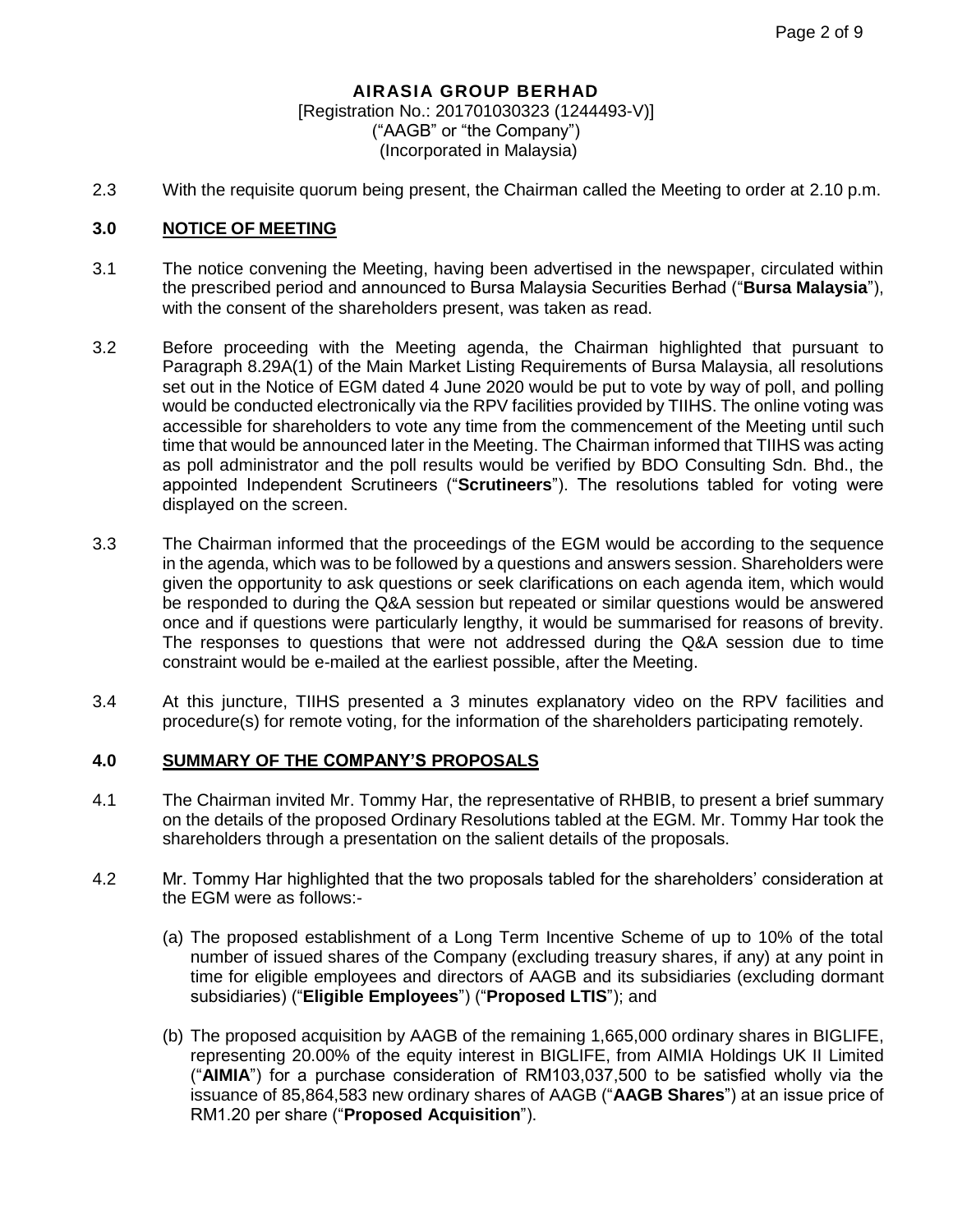- 4.3 Mr. Tommy Har explained the salient details of the Proposed LTIS and Proposed Acquisition as per the presentation, for the benefit of the shareholders. Concisely, the Board was of the opinion that the Proposed LTIS and Proposed Acquisition were in the best interest of the Company and its shareholders; therefore, recommended that the shareholders vote in favour of the proposed Ordinary Resolutions of the Meeting.
- 4.4 Following the presentation by Mr. Tommy Har, the Chairman informed that the first item on the agenda was to seek the shareholders' approval for the Proposed LTIS and the second agenda item was to seek the shareholders' approval for the Proposed Acquisition, both the details of which were set out in the Notice of EGM and the Circular to Shareholders dated 4 June 2021. Ordinary Resolutions 1 and 2 were put forward to the Meeting for consideration.

#### **5.0 QUESTIONS & ANSWERS ("Q&A") SESSION**

- 5.1 At this juncture, the Chairman informed that the Board and Senior Management would address the questions received from shareholders and proxies, which were submitted using Tricor's TIIH platform prior to the Meeting, and those received via the online query box during the EGM. He mentioned that the questions received would not be answered in any particular sequence in relation to the agenda and as mentioned earlier during the Meeting, the Board and Senior Management team would endeavour to address as many questions as possible during the Meeting. The questions received were displayed on the screen.
- 5.2 The Emcee informed that the first four (4) pre-meeting submitted questions would be addressed by Mr. Spencer Lee. The first question pertaining to the Proposed Acquisition was about how the BIGLIFE Group would sustain its profit after tax level when the breakage revenue is not recurring, and to this Mr. Spencer Lee answered that the breakage revenue was part of the rewards business and BIGLIFE's breakage was changed from three (3) to two (2) years in 2020 as per the business plan. In terms of ensuring continuous new revenue streams, the Management of BIGLIFE was continuously introducing new streams for the business such a gift cards via points, points transfer, etc. BIGLIFE was also working on integrating its products and services with the AirAsia SuperApp and this would create more opportunity in terms of velocity of the business for BIGLIFE. He added that BIGLIFE was also growing its footprint in the financial institution segments of the business via its successful programme card and continuous integration with BigPay. BIGLIFE's BIGExchange programme was another continuous major contributor to its business, wherein loyalty points of other rewards programmes could be converted to BIG Points and redeemed with BIGLIFE's partners.
- 5.3 The second question was for the Management to elaborate on the expansion of BIGLIFE's business to other non-travel and tourism verticals such as financial services and e-commerce, and how likely these expansions would be successfully ventured by BIGLIFE. Mr. Spencer Lee explained that the business had been strengthened significantly in 2019 and 2020, and BIGLIFE would continue to expand beyond its current ecosystem. He highlighted that BIGLIFE was working with more financial institutions on developing a product that would enable BIG Points to be used as a form of payment in some of the local and regional e-commerce platforms within BIGLIFE's ecosystem. Additionally, BIGLIFE was actively converting its BIGExchange programme which was currently in its second phase and this part of the business would continue to grow as more partners (online and offline) are on boarded to the programme. There were also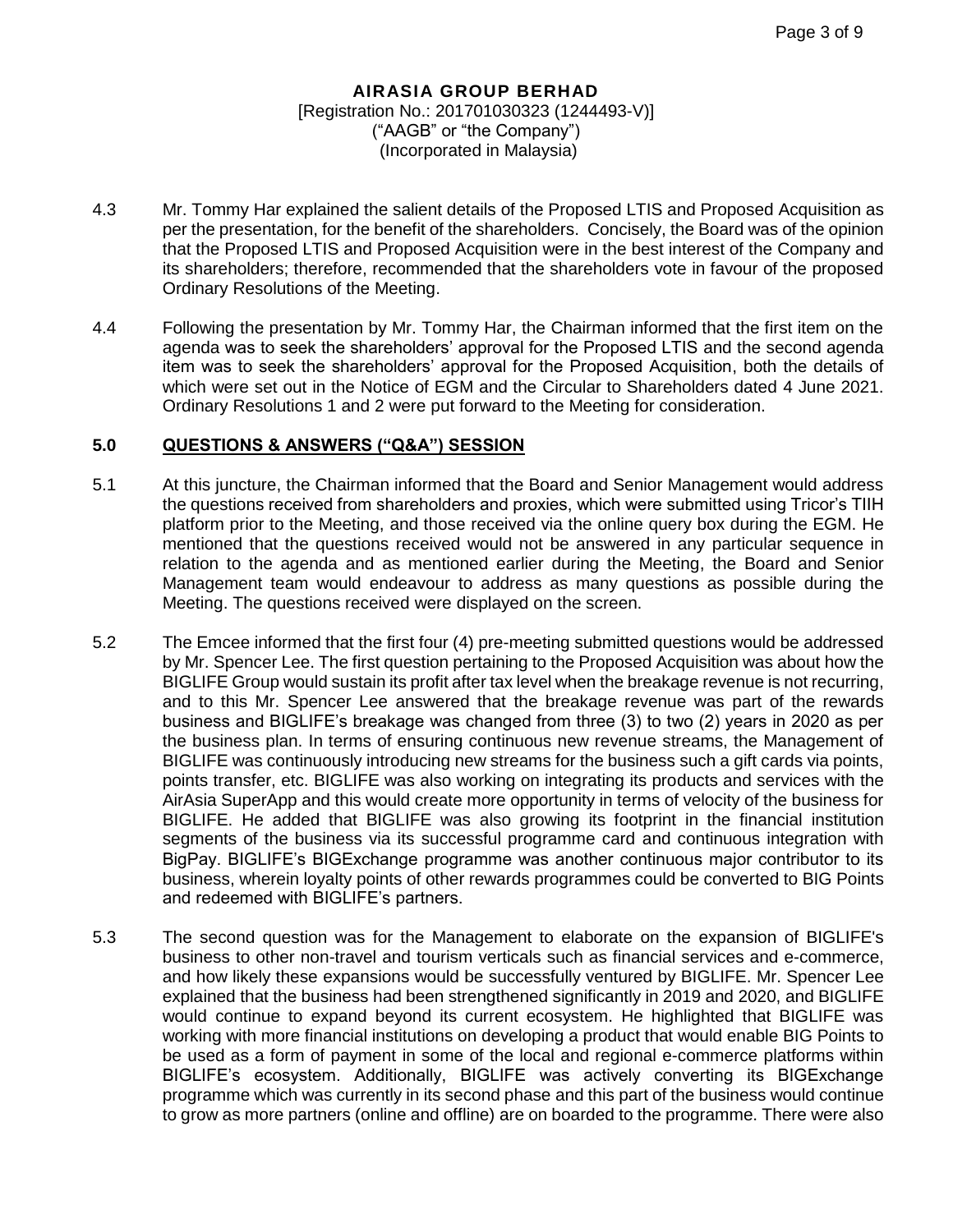plans to innovate and strengthen BIGLIGE's loyalty programme through the continuous improvement of points issuance, earn and snap (online rewards for offline purchases), etc. He added that BIGLIFE was also capturing considerable traffic from the AirAsia SuperApp.

- 5.4 It was noted that Section 4.4.1 on page B-123 of the Circular to Shareholders dated 4 June 2021 stated that Deloitte Corporate Advisory Services Sdn. Bhd. is not required to and has not carried out an audit on the underlying assumptions to the projections, and has not verified the information or materials provided during the performance of the valuation. A shareholder requested the Management to explain the measures taken to validate or minimally, to access the reasonableness of the data and assumptions used in the BIGLIFE projections. Mr. Spencer Lee responded that the Management of BIGLIFE were prudent and bullish considering that they have the industry 'know how' and being in this business for ten (10) years. He said the Management was always focused on the current economic situation and the corresponding business outlook. Based on historical data from management and group levels, the Management of BIGLIFE had a proven track record, wherein the revenue of BIGLIFE was grown by 265% and 84% year-onyear in 2018 and 2019, and the revenue in 2020 was only 37% less compared to 2019 despite the various business challenges from the impact of the Covid-19 pandemic. He added that BIGLIFE was using data analytics to continue providing personalised offers for product and content based on the users' intent to create a rewards programme that suits each and every member's appetite and lifestyle.
- 5.5 A shareholder highlighted that the BIGLIFE projections up to the financial year 2030 were hinged on multiple key risks that were still subject to uncertainties and unknown outcomes at this juncture. The Management was requested to explain how these key risk factors had been weighted and incorporated into the BIGLIFE projections when deriving at the market value of BIGLIFE. Mr. Spencer Lee said the Management of BIGLIFE believed that with the massive roll out of vaccinations across the country, herd immunity would be achieved soon. He also said that the Management was confident about the recovery of domestic travel within the year which would organically boost the travel segment of BIGLIFE's business. Additionally, BIGLIFE would continue to expand its partnership with financial institutions and growth into markets such as Vietnam and China. The Management of BIGLIFE was confident about securing more good partnerships in ASEAN. He explained that BIGLIFE had a strong brand and robust record with most brands in this region.
- 5.6 A shareholder requested the Management to justify why the consideration of RM103 million for the Proposed Acquisition was reasonable and beneficial to the Company. Cik Aireen explained that the purchase consideration was arrived on a willing-buyer and willing-seller basis after taking into consideration the following:-
	- (a) the previous purchase consideration paid by AIMIA when it acquired its initial stake in BIGLIFE which valued BIGLIFE at USD109 million (approximately RM365 million); and
	- (b) the future prospects of BIGLIFE which includes, amongst others, its key initiatives to accelerate growth together with the Group's other digital initiatives and transformation plans.

Accordingly, the net liabilities position would be improved in the coming years with the implementation of transformation plans and digital initiatives. The Proposed Acquisition is beneficial to the Company because it will gain 100% control of BIGLIFE and decisions could be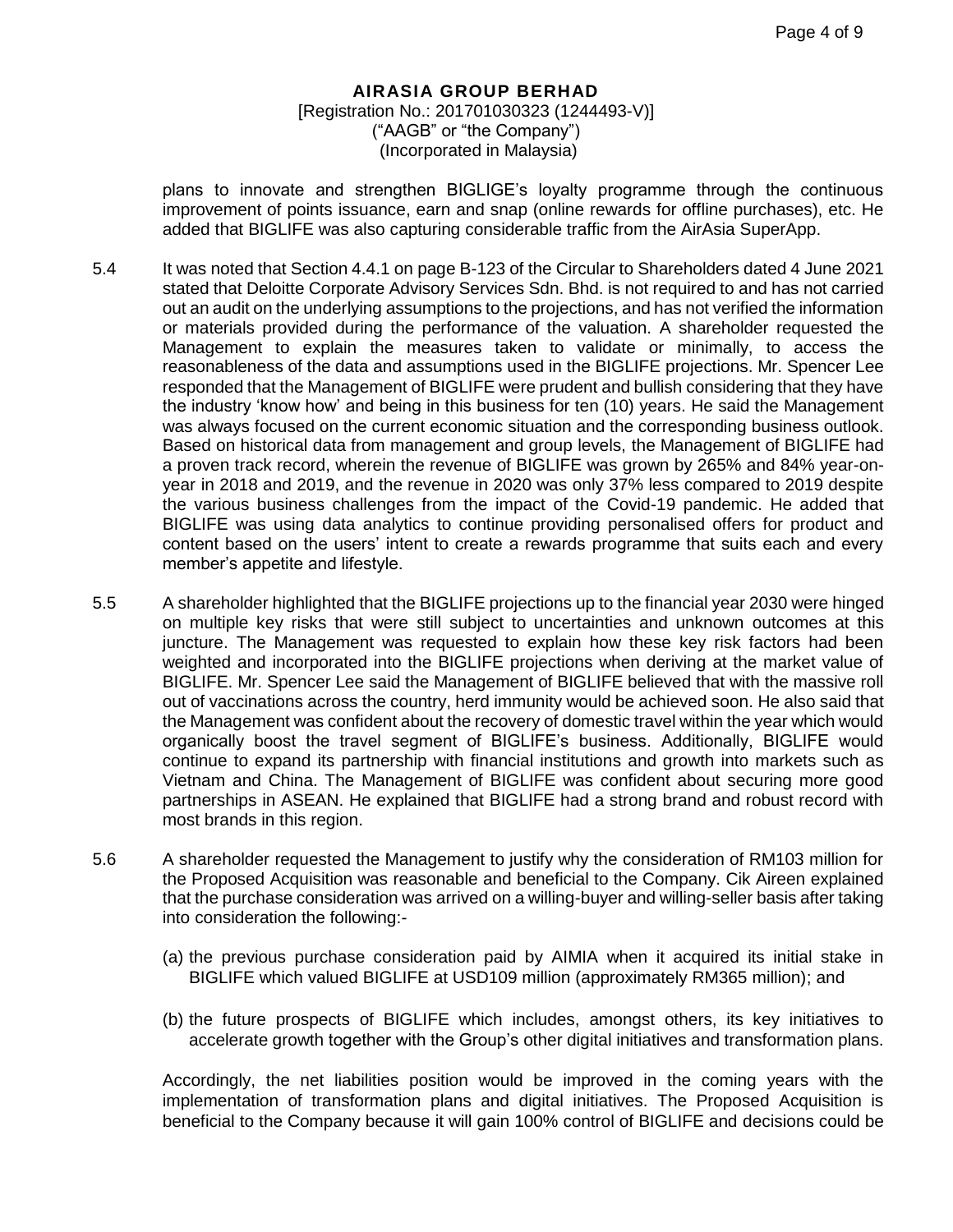made and executed faster to increase efficiency especially on cost, as well as improve the synergy with the Group's transformation strategy into an all-in-one travel and lifestyle ecosystem that is anchored by the AirAsia SuperApp platform.

- 5.7 The next question was on the expected approval and drawdown of the funding application under the Danajamin PRIHATIN Guarantee Scheme for up to RM1 billion. Tan Sri Tony informed that the Company had recently completed a private placement exercise which raised approximately RM500 million. He added that two (2) banks had submitted the requisite applications to Danajamin Nasional Berhad and the Company was hoping that the approvals were eminent, and it was envisaged that two (2) more applications would be made soon. The Company envisaged the loan of RM1 billion would be available within the next two (2) months. Other fund raising exercises were in advanced stages and the necessary announcements would be made in due course. The Chairman said the Company was confident about meeting its targets and would endeavour to do so.
- 5.8 In response to a question on the Company's strategy for the next twelve (12) months, Tan Sri Tony explained that the priority would be to ensure sufficient liquidity through cost reduction, optimised operations, lease restructuring and fund raising exercises. Additionally, much efforts were ongoing to accelerate the growth of the Group's digital businesses and he highlighted the following initiatives:-
	- (a) Further expansion of the products and services offered on the AirAsia SuperApp to other ASEAN countries;
	- (b) To continue developing BigPay's lending products as well as insurance and wealth management products to be rolled out across ASEAN; and
	- (c) To ramp up cargo revenue through Teleport's first freighter and passenger-to-cargo conversion as well as expansion of partnerships with other airline.

Tan Sri Tony added that Asia Digital Engineering Sdn. Bhd., the engineering company within the Group, was envisaged to be a very successful part of the Group's business. Ground Team Red Sdn. Bhd., a joint venture company with SATS Ltd. performing ground handling services, and Santan were also expected to grow considerably. The Group had set up its digital strategy clearly and grown the business substantially resulting in much interest both from consumers and investors. With regards to the airline business, the Group had reduced cost significantly and the Company had done much restructuring including reducing its stake in AirAsia India, winding-up AirAsia Japan Co., Ltd. and engaging with new investors for Philippines AirAsia, Inc.

5.9 A shareholder asked if the Proposed LTIS was aimed at keeping staff loyal in these difficult times and to allow them to share the success of the Company once the situation of the Company improves. Mr. PK Medappa answered in the affirmative and explained that the Proposed LTIS was about linking the Senior Management's benefits to the shareholders' returns. If the price of AAGB Shares does not progress positively and certain performance targets are not met, there would be no benefit to the Eligible Employees. He offered that the Proposed LTIS would create a strong link between the rewards for Eligible Employees and the shareholders' returns. The Proposed LTIS would also act as an incentive for retaining key critical talent and to align the Senior Management's motivations with the Group's goals, which would drive long term shareholder value creation.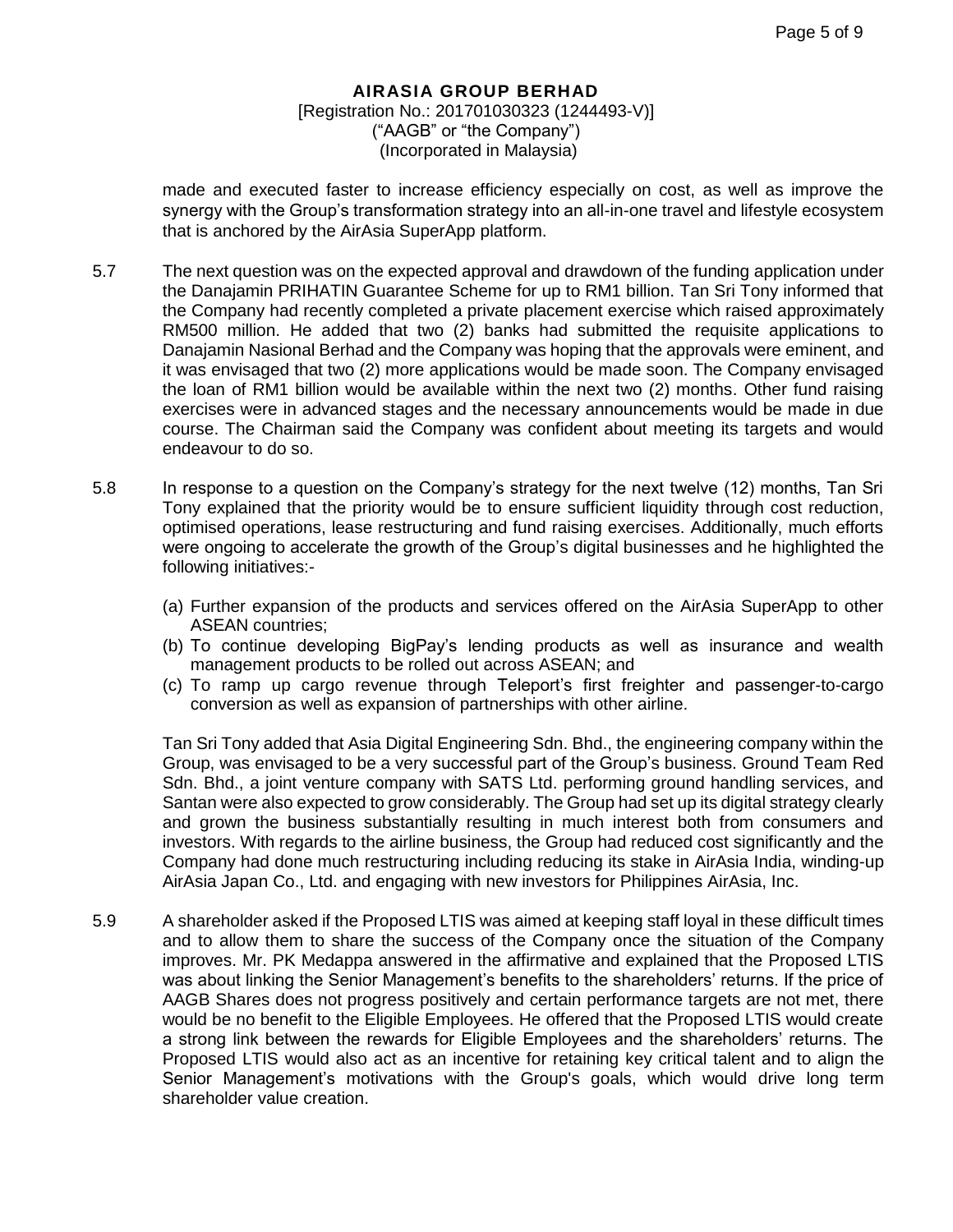- 5.10 The next question was on the performance of BIGLIFE during the financial year 2020 and the outlook for rest of the financial year 2021, as well as BIGLIFE's strategy on generating revenue from other streams apart from the bulk selling of points to partners such as banks. Mr. Spencer Lee reiterated that BIGLIFE was using data analytics to continue providing personalised offers for product and content based on the users' intent to create a rewards programme that suits each and every member's appetite and lifestyle. Furthermore, BIGLIFE was actively converting its BIGExchange programme which was currently in its second phase and this part of the business would continue to grow as more partners (online and offline) are on boarded to the programme. Mr. Spencer Lee assured the shareholders that the Management of BIGLIFE was also continuously working on introducing new revenue streams for BIGLIFE.
- 5.11 In response to a comment that the Proposed LTIS and Proposed Acquisition would only dilute the value of company share, whereby minority shareholder are not benefitted, Tan Sri Tony explained that all shareholders' would be diluted in terms of their respective shareholding. He offered that the proposals were accretive from an organisation and valuation perspective on the AirAsia SuperApp, and the AirAsia SuperApp with BIGLIFE would be much more value accretive as a total ecosystem.
- 5.12 In responding to a question on the plan for BIGLIFE after the Proposed Acquisition and the difference between airasia.com and airasia big, Tan Sri Tony clarified that BIGLIFE was initially a separate entity because the aim was to on board as many third party partners as possible and it was successfully developed as an independent loyalty programme. The next phase would be to integrate it with the AirAsia SuperApp to achieve more traction in terms of transactions which would be much easier to attain if it is within the ecosystem. Additionally, the integration of BIGLIFE with the SuperApp would reduce cost by stopping the duplication of systems and allowing better integration. Concisely, he opined that the aforesaid integration would enhance shareholders' value because the AirAsia SuperApp would have a much bigger valuation than BIGLIFE as an independent rewards programme.
- 5.13 The Q&A session was closed at this juncture and the Chairman reminded the shareholders that the responses to the questions that the Board and Senior Management were not able to address during the Q&A session would be e-mailed to the respective shareholders at the earliest possible, after the Meeting.

#### **6.0 POLLING PROCESS AND VOTING SESSION**

- 6.1 On conclusion of the Q&A session, the Chairman advised the shareholders and proxy holders to proceed to submit their vote via the RPV facilities as the polling process would conclude after 10 minutes; followed by a 30 minutes recess for the verification process and thereafter the declaration of the poll results by the Scrutineers.
- 6.2 For the benefit of the shareholders, the Chairman informed that he was appointed to act as the proxy for a number of shareholders, and he shall vote in accordance with the voting instructions provided. He then declared the EGM adjourned while the Poll Administrators and Scrutineers carried out their tasks.

## **7.0 ANNOUNCEMENT OF POLL RESULTS**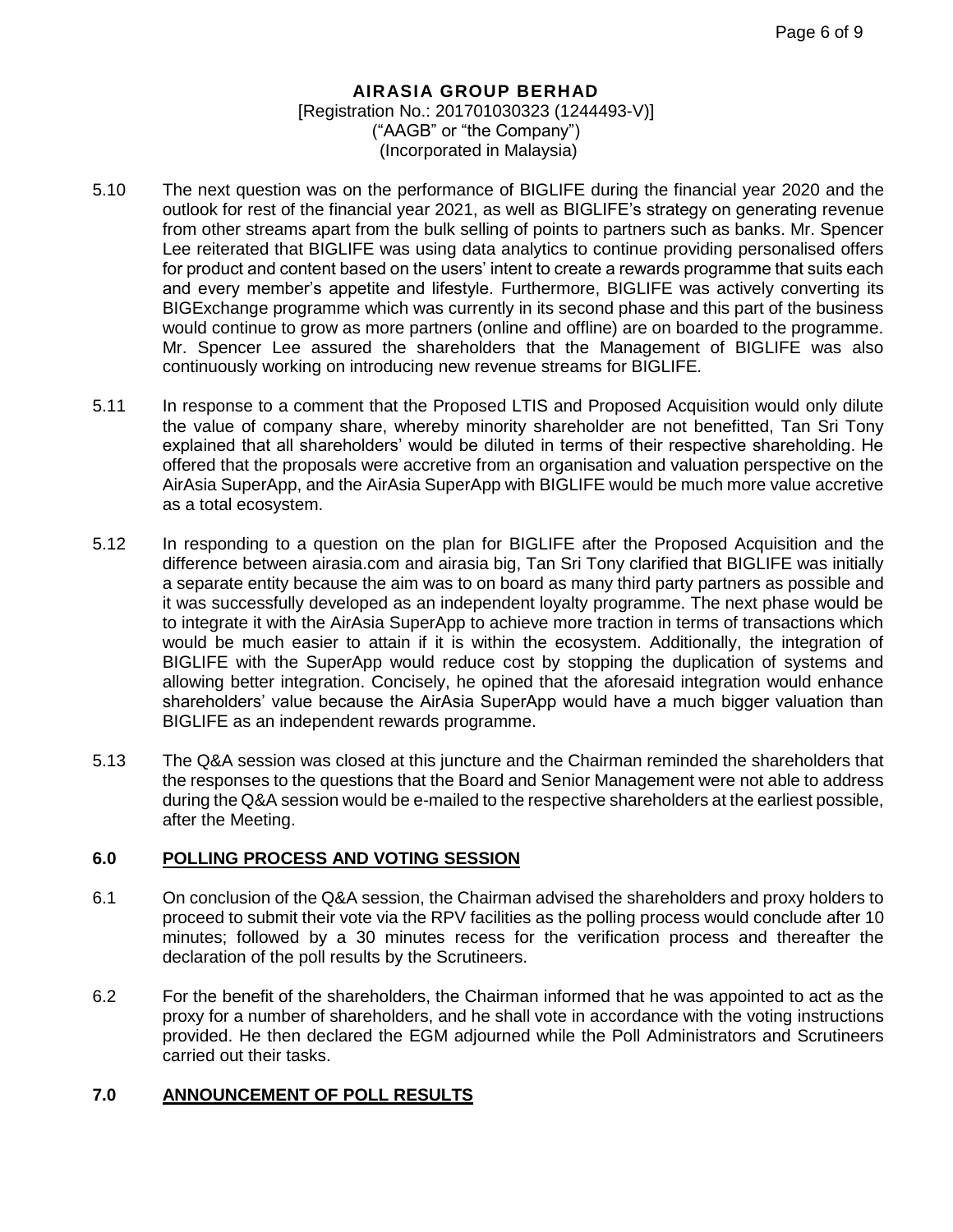- 7.1 The Meeting was re-convened and the Chairman called the meeting to order for the declaration of the poll results. The Chairman informed that the Scrutineers had verified the poll results and the said results were displayed on the screen for the shareholders' viewing.
- 7.2 Based on the poll results, as verified by the Scrutineers and attached herewith as Annexure A, the Chairman declared that both Ordinary Resolutions 1 and 2 that were tabled at the EGM were passed.
- 7.3 Therefore, **IT WAS RESOLVED: -**

**ORDINARY RESOLUTION 1 PROPOSED ESTABLISHMENT OF A LONG TERM INCENTIVE SCHEME OF UP TO 10% OF THE TOTAL NUMBER OF ISSUED SHARES OF THE COMPANY (EXCLUDING TREASURY SHARES, IF ANY) AT ANY POINT IN TIME FOR ELIGIBLE EMPLOYEES AND DIRECTORS OF AAGB AND ITS SUBSIDIARIES (EXCLUDING DORMANT SUBSIDIARIES) ("ELIGIBLE EMPLOYEES") ("PROPOSED LTIS")**

**THAT** subject to the approvals of all relevant regulatory authorities and/or parties, if required, approval and authority be and is hereby given to the Board to:

- i. establish, implement and administer the Proposed LTIS in accordance with the provisions of the by-laws governing the Proposed LTIS ("**By-Laws**"), a draft of which is set out in **Appendix A(II)** of the Circular, and to give full effect to the Proposed LTIS to assent to any condition, variation, modification and/or amendment as may be required by the relevant authorities;
- ii. allot and issue and/or transfer such number of AAGB Shares from time to time to the Eligible Persons upon the award of AAGB Shares in writing to the Eligible Employees ("**SGS Award(s)**") and/or exercise of the share options awarded in writing to the Eligible Persons ("**ESOS Option(s)**") to subscribe for new AAGB Shares at a pre-determined specified exercise price ("**Exercise Price**"), subject to the terms and conditions of the By-Laws ("**ESOS Award(s)**"), provided that the total number of such AAGB Shares to be issued under the Proposed LTIS shall not in aggregate exceed 10% of the total number of issued Shares (excluding treasury shares, if any) of the Company at any point of time during the duration of the Proposed LTIS. (collectively, the SGS Award(s) and ESOS Award(s) are referred to as "**LTIS Award(s)**");
- iii. modify and/or amend the Proposed LTIS and/or add, amend, modify and/or delete all or any part of the terms and conditions as set out in the By-Laws, from time to time provided that such addition, amendment, modification and/or deletion are effected in accordance with the provisions of the By-Laws, and to do all such acts and to enter into all such transactions, arrangements and agreements as may be necessary or expedient in order to give full effect to the Proposed LTIS;
- iv. extend the duration of the Proposed LTIS for a period of up to another 4 years immediately from the expiry of the first 6 years, provided always that such extension of the Proposed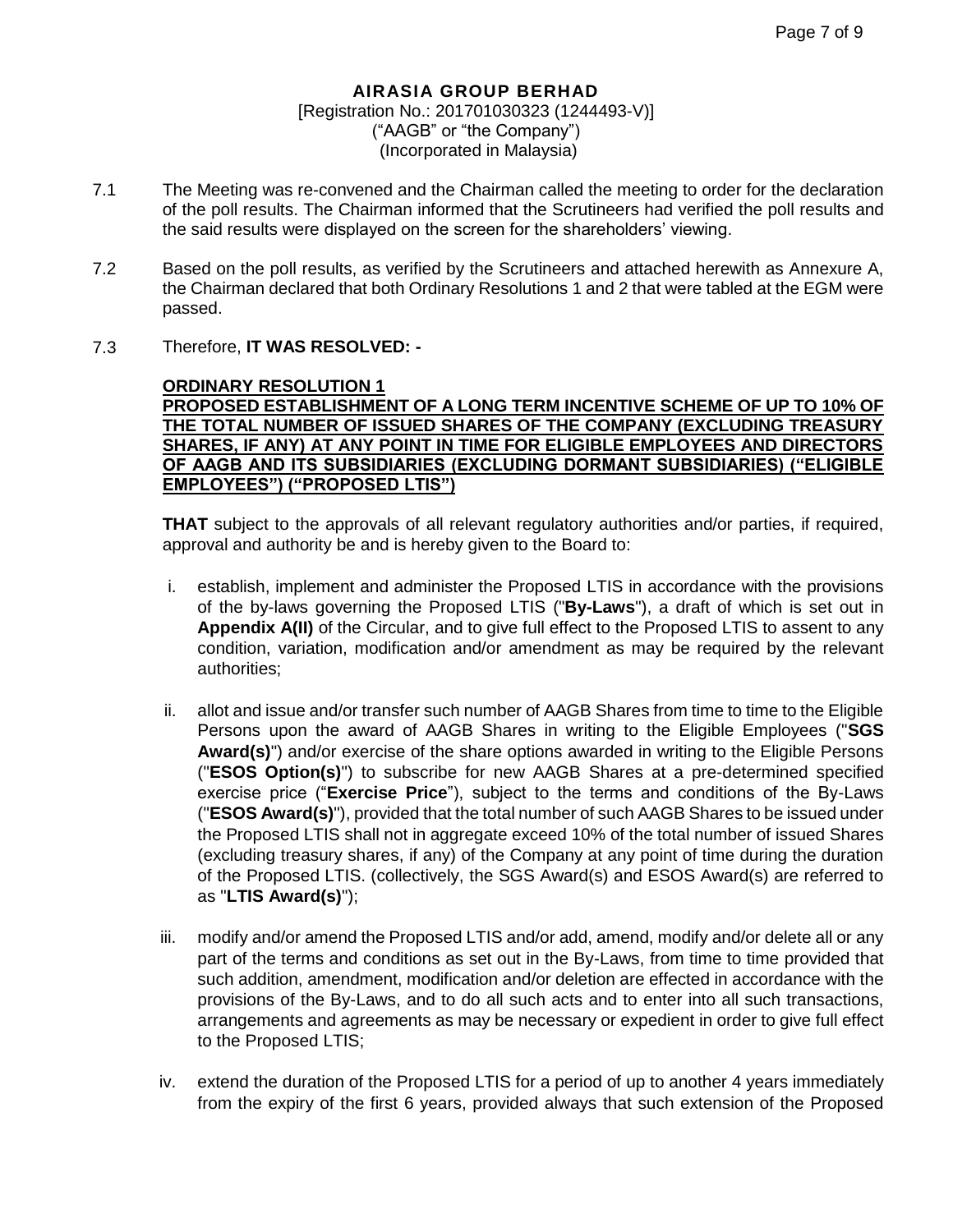LTIS made in accordance with the provisions of the By-Laws shall not in aggregate exceed a duration of 10 years from the date the Proposed LTIS takes effect; and

v. do all things necessary and make the necessary applications to Bursa Malaysia Securities Berhad ("**Bursa Securities**") for the listing of and quotation for new AAGB Shares that may, hereafter from time to time, be allotted and issued under the Proposed LTIS;

**THAT** the Board be and is hereby authorised to give effect to the Proposed LTIS with full power to assent to any condition, modification, variation and/or amendment in any manner as may be required by the relevant authorities and to deal with all matters relating thereto and to take all such steps and do all acts, deeds and things as they may consider necessary and/or expedient to implement, finalise and give full effect to the Proposed LTIS;

**THAT** the new AAGB Shares shall, upon allotment and issuance, rank pari passu in all respects with the existing AAGB Shares in issue, save and except that the new AAGB Shares will not be entitled to any entitlements, including dividends or other distributions that may be declared, made or paid for which the relevant entitlement date is prior to the date of allotment and issuance of the new AAGB Shares;

**AND THAT** the draft By-Laws of the Proposed LTIS as set out in **Appendix A(II)** of the Circular and which is in compliance with the Main Market Listing Requirements of Bursa Securities ("**Listing Requirements**"), be and is hereby approved and adopted.

#### **ORDINARY RESOLUTION 2**

**PROPOSED ACQUISITION BY AIRASIA GROUP BERHAD OF THE REMAINING 1,665,000 ORDINARY SHARES IN BIGLIFE SDN BHD ("BIGLIFE"), REPRESENTING 20.00% OF THE EQUITY INTEREST IN BIGLIFE, FROM AIMIA HOLDINGS UK II LIMITED ("AIMIA" OR "SELLER") FOR A PURCHASE CONSIDERATION OF RM103,037,500 TO BE SATISFIED WHOLLY VIA THE ISSUANCE OF 85,864,583 NEW ORDINARY SHARES OF AIRASIA GROUP BERHAD ("AAGB SHARES") AT AN ISSUE PRICE OF RM1.20 PER SHARE ("PROPOSED ACQUISITION")**

**THAT** subject to the conditions precedent as stipulated in the conditional share sale and purchase agreement ("**SSPA**") dated 14 April 2021 entered into between the Company and AIMIA for the Proposed Acquisition, approval be and is hereby given for the Company to acquire from the Seller, 1,665,000 ordinary shares of BIGLIFE, representing the remaining 20.00% equity interest in BIGLIFE, for a purchase consideration of RM103,037,500 to be satisfied wholly via the issuance of 85,864,583 new AAGB Shares at an issue price of RM1.20 per AAGB Share ("**Consideration Shares**").

**THAT** the Board of Directors of the Company ("**Board**") be and is hereby authorised to allot and issue 85,864,583 new AAGB Shares at an issue price of RM1.20 per AAGB Share credited as fully paid-up upon such terms and conditions as set out in the SSPA for the Proposed Acquisition.

**THAT** the Consideration Shares shall, upon allotment and issue, rank equally in all respects with each other and with the then existing AAGB Shares, save and except that the holder of the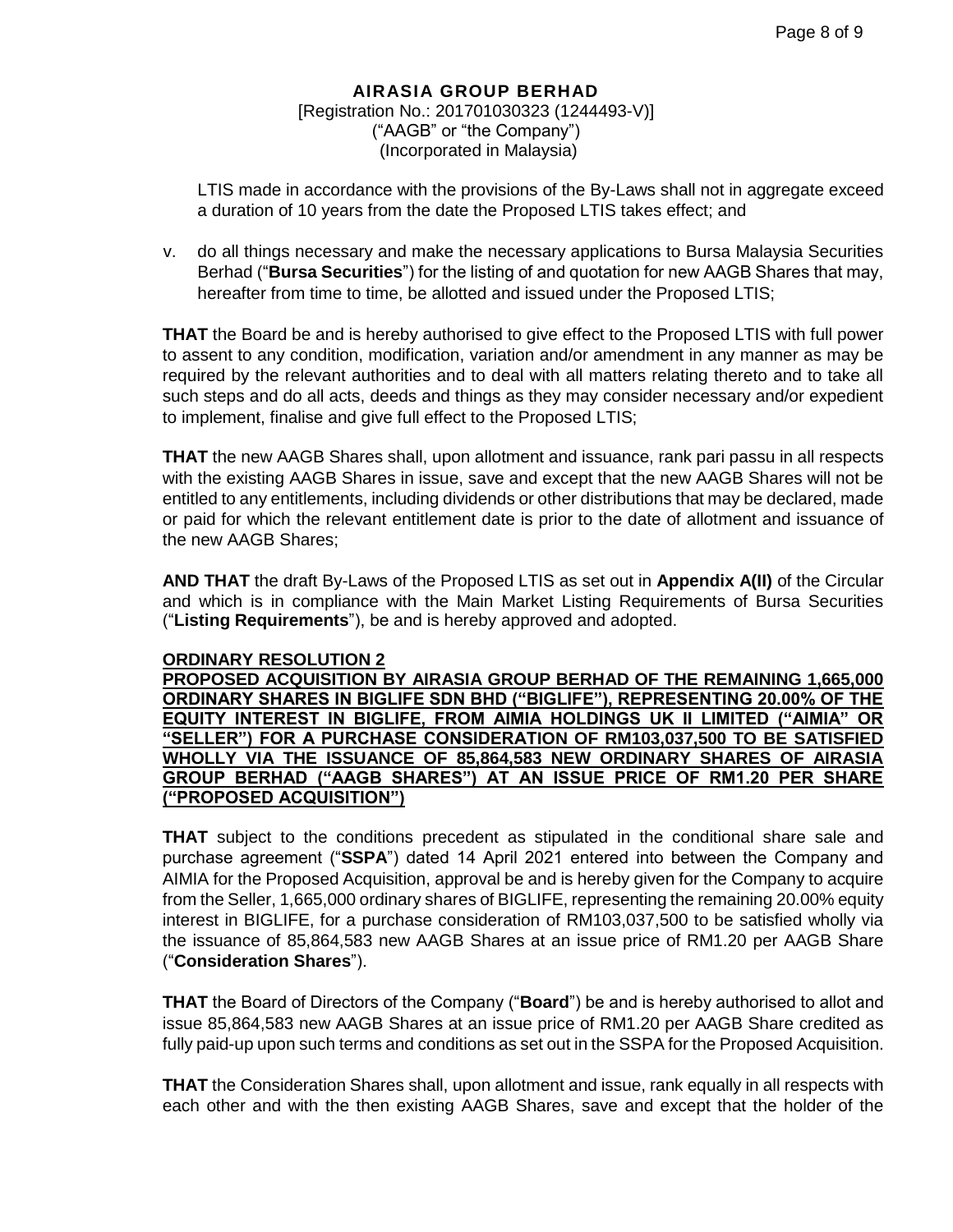Consideration Shares shall not be entitled to any dividend, right, allotment and/or any other distribution which may be declared, made or paid to the shareholders of AAGB, the entitlement date of which is prior to the date of allotment of the Consideration Shares.

**AND THAT** the Board be and is hereby empowered and authorised to take all such steps and do all acts, deeds and things to enter into any arrangements, transactions, agreements and/or undertakings and to execute, sign and deliver on behalf of the Company, all such documents as they may deem necessary, expedient and/or appropriate to implement and give full effect to and to complete the Proposed Acquisition with full powers to assent to any condition, modification, variation and/or amendment as the Board may in its absolute discretion deem fit, necessary, expedient, appropriate and/or as may be imposed or permitted by any relevant authorities in connection with the Proposed Acquisition.

#### **18.0 CLOSE OF MEETING**

18.1 There being no other matters, the Chairman thanked all present for their active remote participation in the meeting, and declared the Meeting closed at 3.35 p.m.